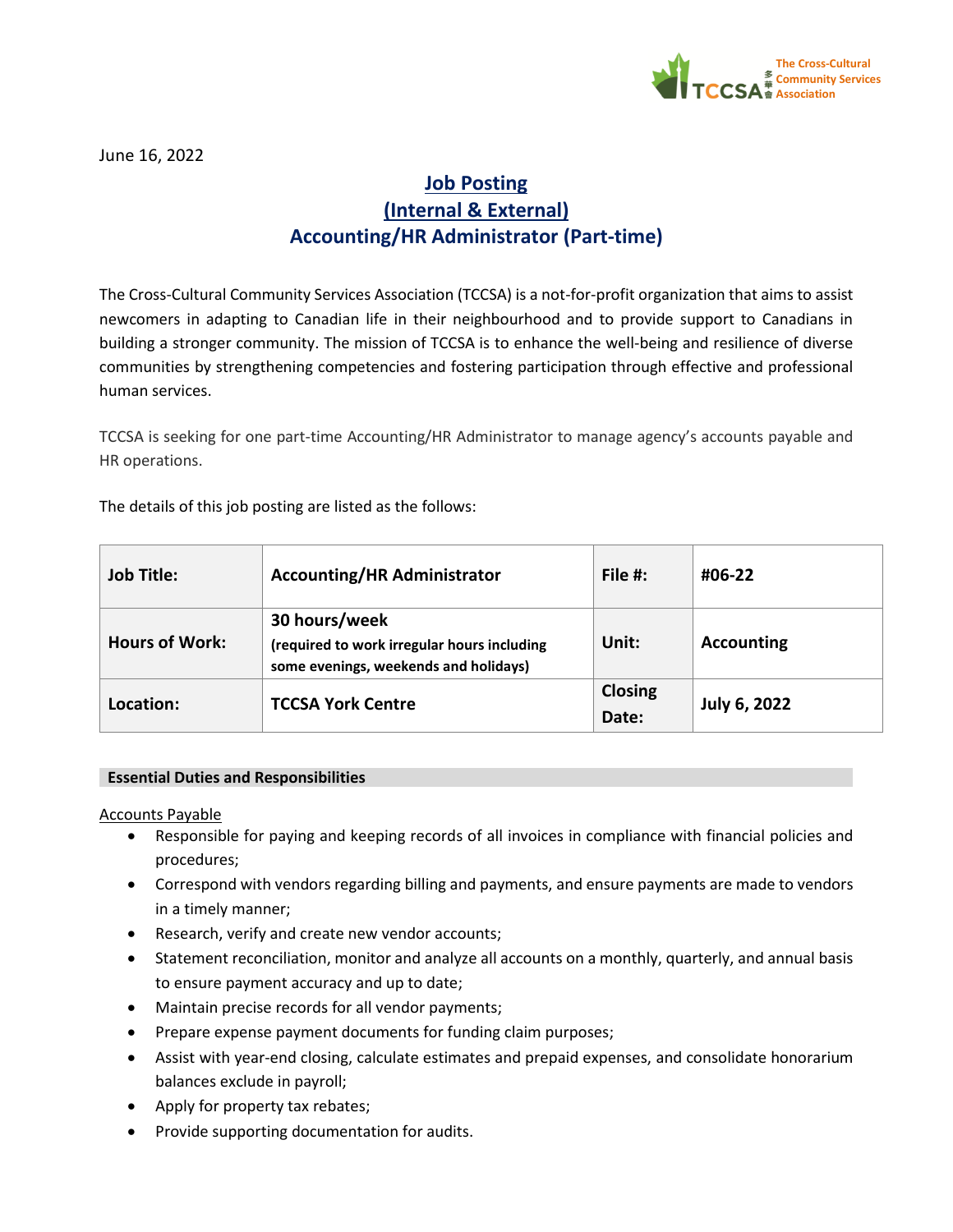

## Human Resources (HR)

- Support agency's HR operation including HR-related research, data collection, and statistical record keeping;
- Work with senior management to ensure compliance with all government legislations (e.g. ESA, OHSA), and agency policy;
- Assist in the development and review of HR documents and procedures;
- Keep up with current issues and matters in TCCSA that are related to HR functions;
- Exercise good judgment while dealing with human resources issues and provide early disclosure of potential and sensitive human resource issues to senior management.

#### Others:

- Manage sensitive, confidential information with discretion;
- To work in all four TCCSA locations (Downtown, Mississauga, Markham, Scarborough), and any other location as the Association expands;
- Responsible for carrying out the above responsibilities and all other duties as assigned by supervisor.

## **Qualifications**

- Degree in accounting, finance, business administration, Human Resources or other related fields;
- At least 2 years' experience as an accounts payable specialist, or similar;
- Knowledge of accounts payable and general accounting procedures;
- Extensive experience in account reconciliation;
- Proficient in data entry and management;
- Thorough knowledge of Sage software is a MUST;
- Experience with human resources;
- Knowledge of Ontario's Employment Standards Act and Occupational Health and Safety Act is an asset;
- Functional knowledge in Microsoft Office Suite (Word, Excel, PowerPoint and Outlook);
- Relevant account payables and HR experiences in the non-profit sector is an asset;
- Keen attention to detail and accuracy;
- Distinctly self-motivated and cable of handling multiple tasks in a high-pressure environment;
- Ability to meet deadlines;
- Strong inter-personal, verbal, and written communication skills;
- Effective organization and time management skills;
- Proficiency in written and spoken English, as well as a second language commonly used by clientele, is an asset;
- Ability to work effectively both independently and as part of a team;
- Proof of a clear "Vulnerable Sector Screening" with a local police service is mandatory;
- Must be legally entitled to work in Canada;
- Able to travel in the GTA, has a valid Ontario Driver's license and access to a car is an asset.